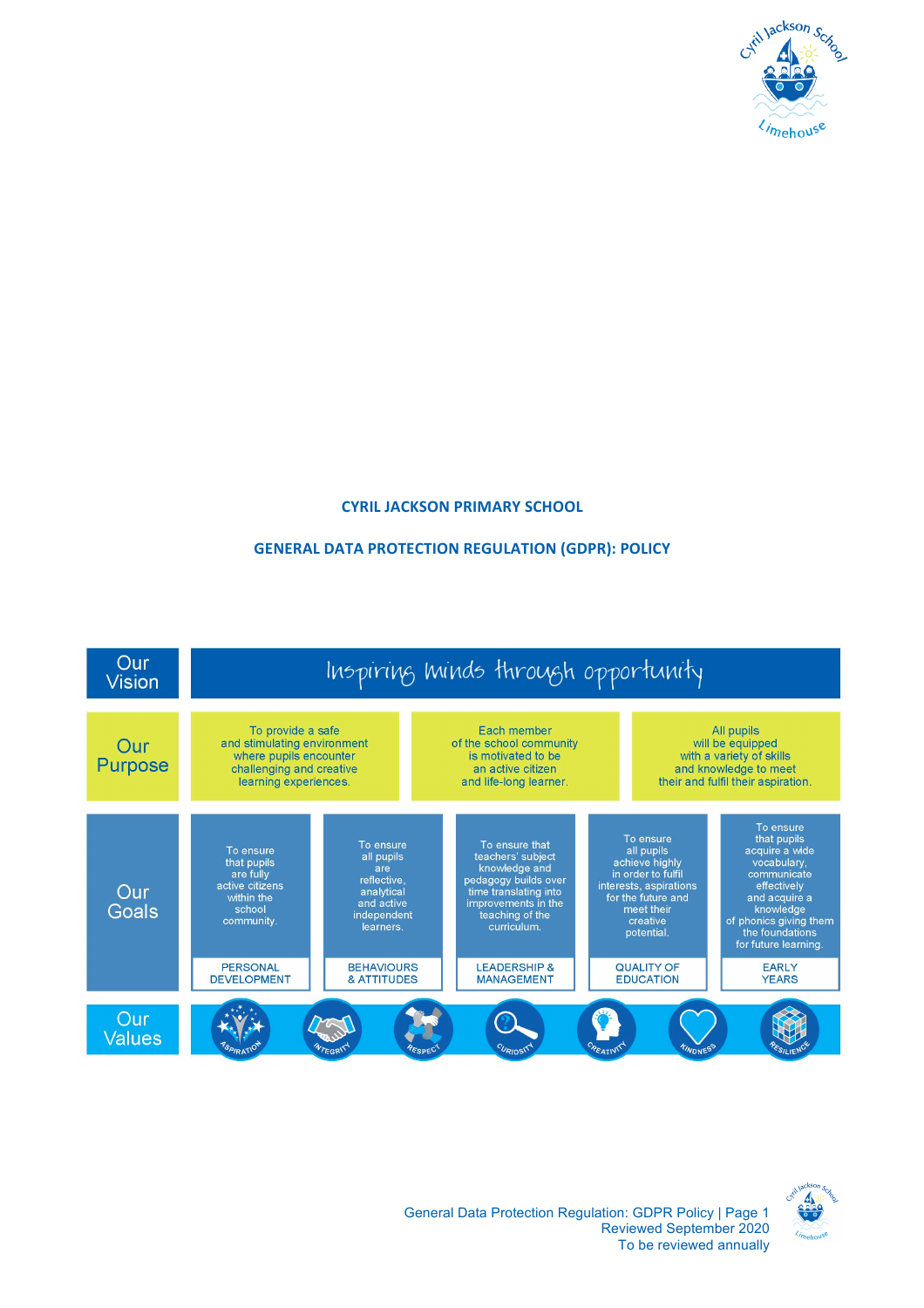### **CONTENTS**

| 1.             |  |
|----------------|--|
| 2.             |  |
| 3.             |  |
| 4.             |  |
| 5.             |  |
| 6.             |  |
| 7 <sub>1</sub> |  |
| 8.             |  |
| 9.             |  |
| 10.            |  |
| 11.            |  |
| 12.            |  |
| 13.            |  |
| 14.            |  |
| 15.            |  |
| 16.            |  |
| 17.            |  |
| 18.            |  |
| 19.            |  |
| 20.            |  |

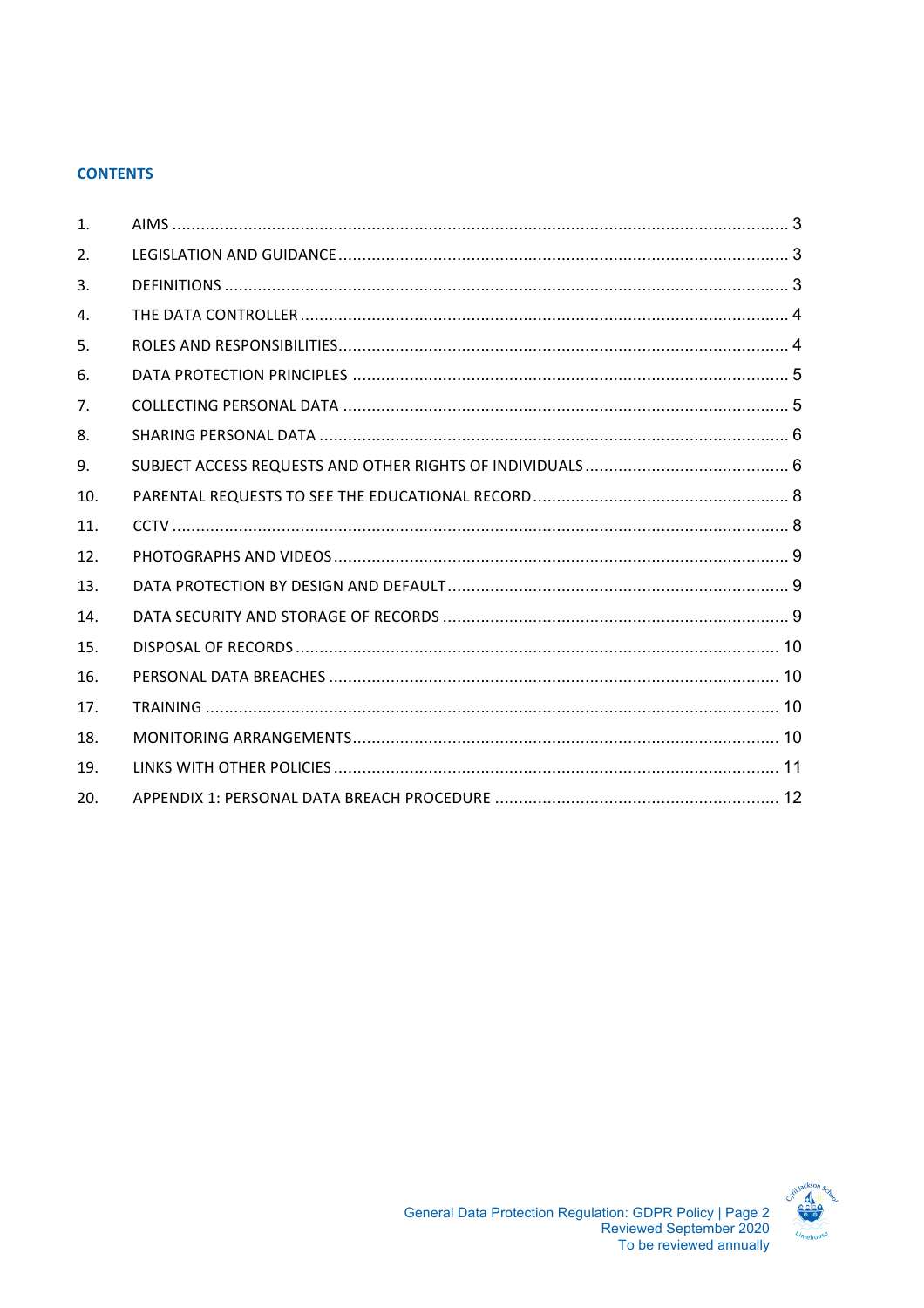# **1. AIMS**

Our school aims to ensure that all personal data collected about staff, pupils, parents, governors, visitors and other individuals is collected, stored and processed in accordance with the General Data Protection Regulation (GDPR) and the expected provisions of the Data Protection Act 2018 (DPA 2018) as set out in the Data Protection Bill. 

This policy applies to all personal data, regardless of whether it is in paper or electronic format.

## **2. LEGISLATION AND GUIDANCE**

This policy meets the requirements of the GDPR and the expected provisions of the DPA 2018. It is based on guidance published by the Information Commissioner's Office (ICO) on the GDPR and the ICO's code of practice for subject access requests.

It also reflects the ICO's code of practice for the use of surveillance cameras and personal information. In addition, this policy complies with regulation 5 of the Education (Pupil Information) (England) Regulations 2005, which gives parents the right of access to their child's educational record.

### **3. DEFINITIONS**

| <b>TERM</b>                            | <b>DEFINITION</b>                                                                                                                                                                                                                                                                                                                                                                                                                                                         |
|----------------------------------------|---------------------------------------------------------------------------------------------------------------------------------------------------------------------------------------------------------------------------------------------------------------------------------------------------------------------------------------------------------------------------------------------------------------------------------------------------------------------------|
| Personal data                          | Any information relating to an identified, or identifiable, individual.<br>This may include the individual's:<br>Name (including initials)<br>Identification number<br>Location data<br>Online identifier, such as a username<br>It may also include factors specific to the individual's physical, physiological,<br>genetic, mental, economic, cultural or social identity.                                                                                             |
| Special categories of<br>personal data | Personal data which is more sensitive and so needs more protection, including<br>information about an individual's:<br>Racial or ethnic origin<br>٠<br>Political opinions<br>٠<br>Religious or philosophical beliefs<br>Trade union membership<br>٠<br>Genetics<br>٠<br>Biometrics (such as fingerprints, retina and iris patterns), where used for<br>identification purposes<br>Health - physical or mental<br>$\bullet$<br>Sex life or sexual orientation<br>$\bullet$ |
| Processing                             | Anything done to personal data, such as collecting, recording, organising,<br>structuring, storing, adapting, altering, retrieving, using, disseminating, erasing or<br>destroying.<br>Processing can be automated or manual.                                                                                                                                                                                                                                             |
| Data subject                           | The identified or identifiable individual whose personal data is held or processed.                                                                                                                                                                                                                                                                                                                                                                                       |

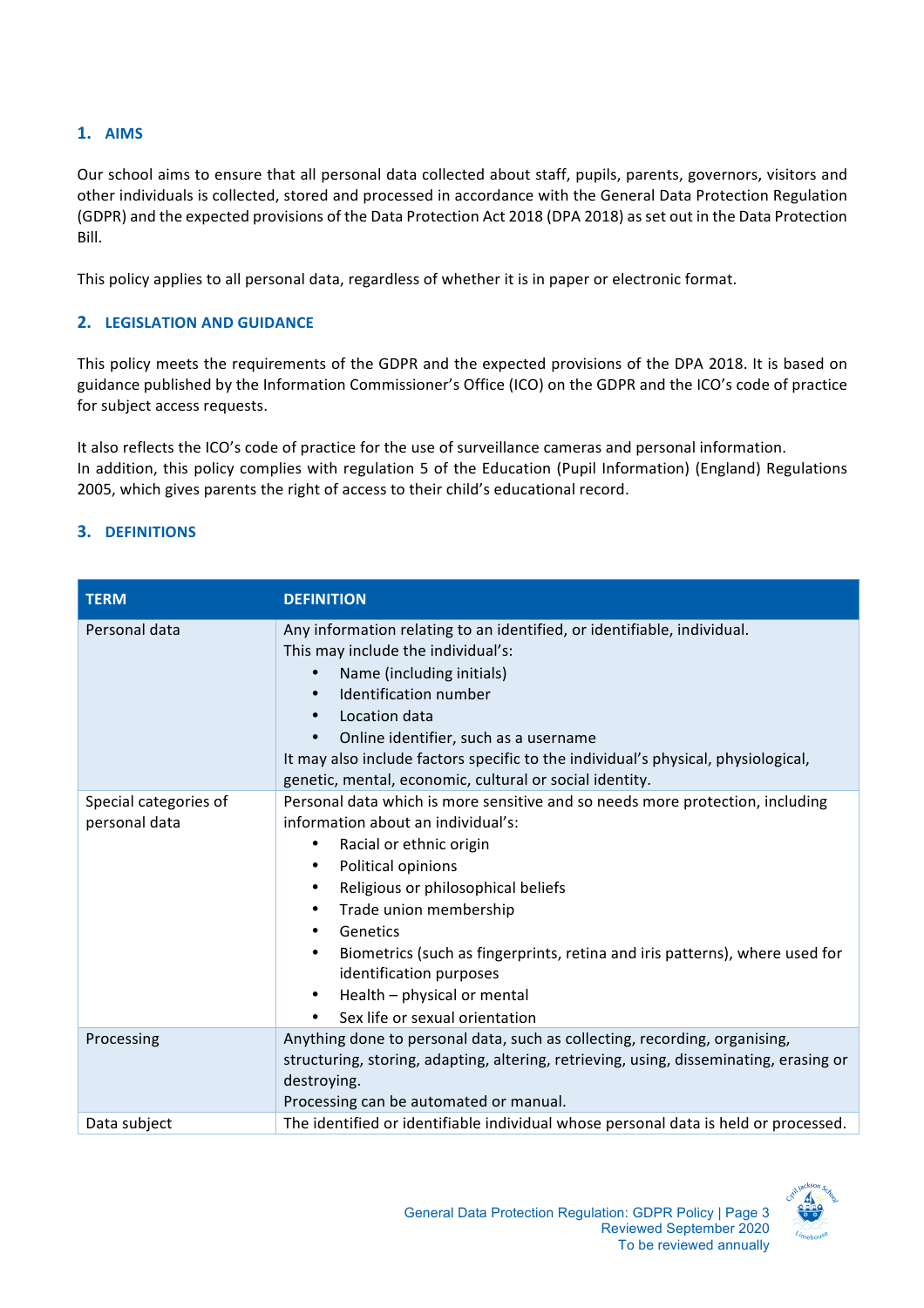| Data controller      | A person or organisation that determines the purposes and means of processing<br>personal data.                                                      |
|----------------------|------------------------------------------------------------------------------------------------------------------------------------------------------|
|                      |                                                                                                                                                      |
| Data processor       | A person or other body, other than an employee of the data controller, who<br>processes personal data on behalf of the data controller.              |
| Personal data breach | A breach of security leading to the accidental or unlawful destruction, loss,<br>alteration, unauthorised disclosure of, or access to personal data. |

### **4. THE DATA CONTROLLER**

Our school processes personal data relating to parents, pupils, staff, governors, visitors and others, and therefore is a data controller.

The school is registered as a data controller with the ICO and will renew this registration annually or as otherwise legally required.

### **5. ROLES AND RESPONSIBILITIES**

This policy applies to all staff employed by our school, and to external organisations or individuals working on our behalf. Staff who do not comply with this policy may face disciplinary action.

#### **5.1 Governing board**

The governing board has overall responsibility for ensuring that our school complies with all relevant data protection obligations.

#### **5.2a Data protection officer**

The data protection officer (DPO) is responsible for overseeing the implementation of this policy, monitoring our compliance with data protection law, and developing related policies and guidelines where applicable. They will provide an annual report of their activities directly to the governing board and, where relevant, report to the board their advice and recommendations on school data protection issues. The DPO is also the first point of contact for individuals whose data the school processes, and for the ICO. Full details of the DPO's responsibilities are set out in their job description. Our DPO is Louise Manthorpe (Connetix) and she is contactable at:

louise@connetix.co.uk

#### **5.2b Data Protection Lead**

The data protection lead has day to day responsibility for data protection and the implementation of the GDPR. **5.3 Headteacher**

The headteacher acts as the representative of the data controller on a day-to-day basis.

### **5.4 All staff**

Staff are responsible for:

- Collecting, storing and processing any personal data in accordance with this policy
- Informing the school of any changes to their personal data, such as a change of address

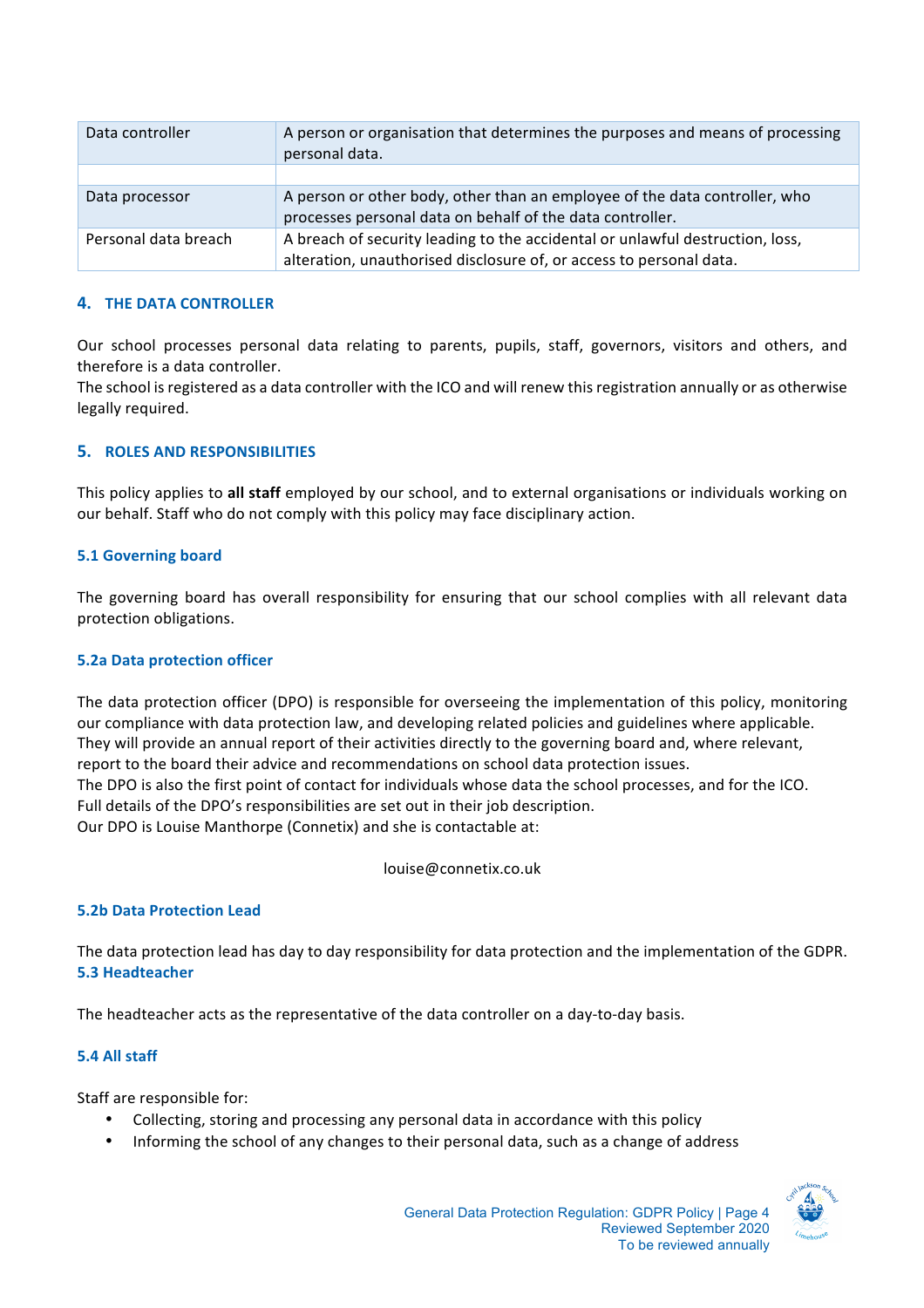- Contacting the DPO in the following circumstances:
	- $\circ$  With any questions about the operation of this policy, data protection law, retaining personal data or keeping personal data secure
	- $\circ$  If they have any concerns that this policy is not being followed
	- $\circ$  If they are unsure whether or not they have a lawful basis to use personal data in a particular way
	- $\circ$  If they need to rely on or capture consent, draft a privacy notice, deal with data protection rights invoked by an individual, or transfer personal data outside the European Economic Area
	- $\circ$  If there has been a data breach
	- $\circ$  Whenever they are engaging in a new activity that may affect the privacy rights of individuals
	- $\circ$  If they need help with any contracts or sharing personal data with third parties

### **6. DATA PROTECTION PRINCIPLES**

The GDPR is based on data protection principles that our school must comply with.

The principles say that personal data must be:

- Processed lawfully, fairly and in a transparent manner
- Collected for specified, explicit and legitimate purposes
- Adequate, relevant and limited to what is necessary to fulfil the purposes for which it is processed
- Accurate and, where necessary, kept up to date
- Kept for no longer than is necessary for the purposes for which it is processed
- Processed in a way that ensures it is appropriately secure

This policy sets out how the school aims to comply with these principles.

# **7. COLLECTING PERSONAL DATA**

### **7.1 Lawfulness, fairness and transparency**

We will only process personal data where we have one of 6 'lawful bases' (legal reasons) to do so under data protection law:

- The data needs to be processed so that the school can **fulfil a contract** with the individual, or the individual has asked the school to take specific steps before entering into a contract
- The data needs to be processed so that the school can **comply with a legal obligation**
- The data needs to be processed to ensure the **vital interests** of the individual e.g. to protect someone's life
- The data needs to be processed so that the school, as a public authority, can perform a task in the **public interest,** and carry out its official functions
- The data needs to be processed for the **legitimate interests** of the school or a third party (provided the individual's rights and freedoms are not overridden)
- The individual (or their parent/carer when appropriate in the case of a pupil) has freely given clear **consent**

For special categories of personal data, we will also meet one of the special category conditions for processing which are set out in the GDPR and Data Protection Act 2018.

If we offer online services to pupils, such as classroom apps, and we intend to rely on consent as a basis for processing, we will get parental consent (except for online counselling and preventive services).

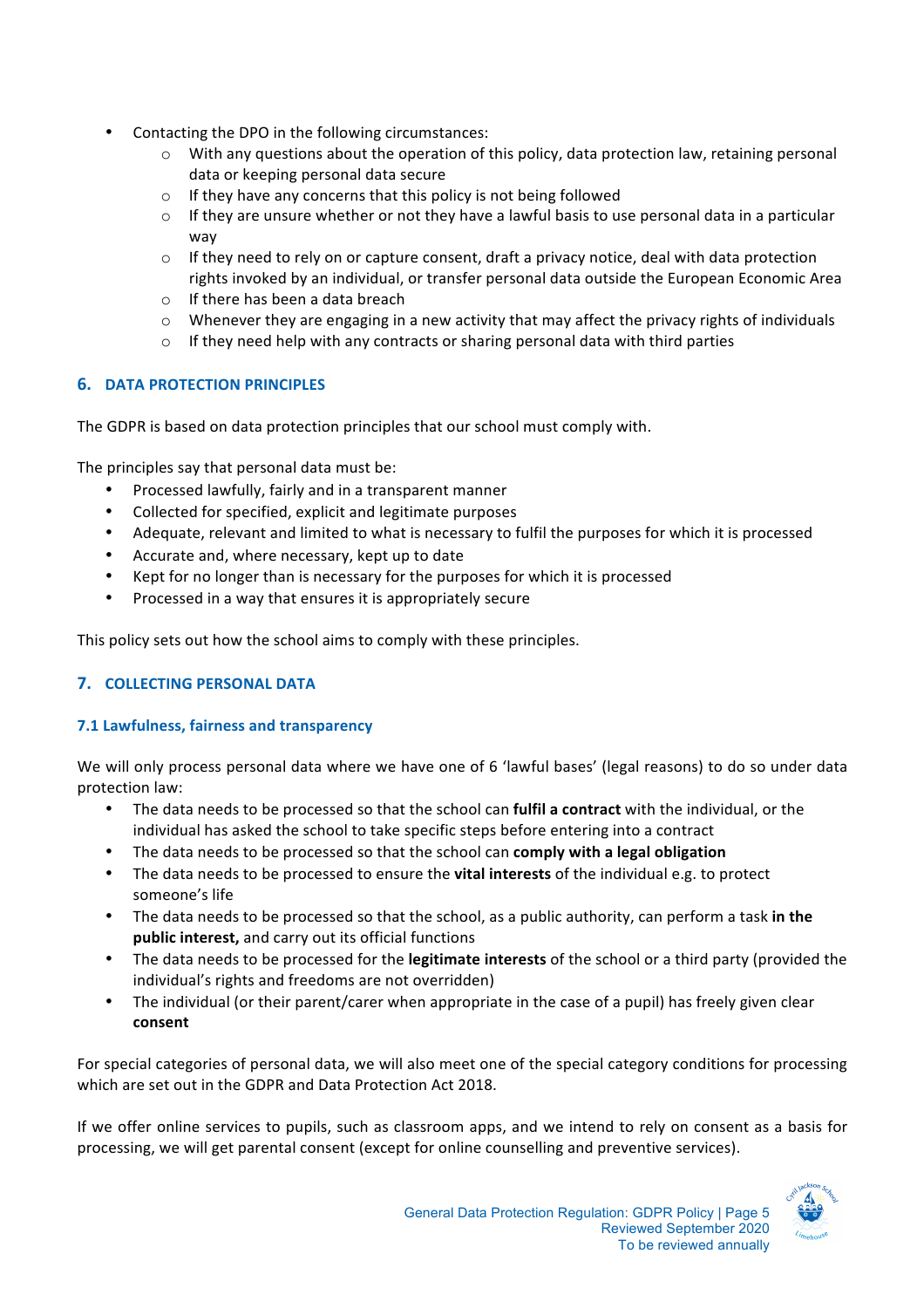Whenever we first collect personal data directly from individuals, we will provide them with the relevant information required by data protection law.

#### **7.2 Limitation, minimisation and accuracy**

We will only collect personal data for specified, explicit and legitimate reasons. We will explain these reasons to the individuals when we first collect their data.

If we want to use personal data for reasons other than those given when we first obtained it, we will inform the individuals concerned before we do so, and seek consent where necessary.

Staff must only process personal data where it is necessary in order to do their jobs.

When staff no longer need the personal data they hold, they must ensure it is deleted or anonymised. This will be done in accordance with the school's record retention schedule/records management policy.

### **8. SHARING PERSONAL DATA**

We will not normally share personal data with anyone else, but may do so where:

- There is an issue with a pupil or parent/carer that puts the safety of our staff at risk
- We need to liaise with other agencies we will seek consent as necessary before doing this
- Our suppliers or contractors need data to enable us to provide services to our staff and pupils for example, IT companies. When doing this, we will:
	- $\circ$  Only appoint suppliers or contractors which can provide sufficient guarantees that they comply with data protection law
	- $\circ$  Establish a data sharing agreement with the supplier or contractor, either in the contract or as a standalone agreement, to ensure the fair and lawful processing of any personal data we share
	- $\circ$  Only share data that the supplier or contractor needs to carry out their service, and information necessary to keep them safe while working with us

We will also share personal data with law enforcement and government bodies where we are legally required to do so, including for:

- The prevention or detection of crime and/or fraud
- The apprehension or prosecution of offenders
- The assessment or collection of tax owed to HMRC
- In connection with legal proceedings
- Where the disclosure is required to satisfy our safeguarding obligations
- Research and statistical purposes, as long as personal data is sufficiently anonymised or consent has been provided

We may also share personal data with emergency services and local authorities to help them to respond to an emergency situation that affects any of our pupils or staff.

Where we transfer personal data to a country or territory outside the European Economic Area, we will do so in accordance with data protection law.

### **9. SUBJECT ACCESS REQUESTS AND OTHER RIGHTS OF INDIVIDUALS**

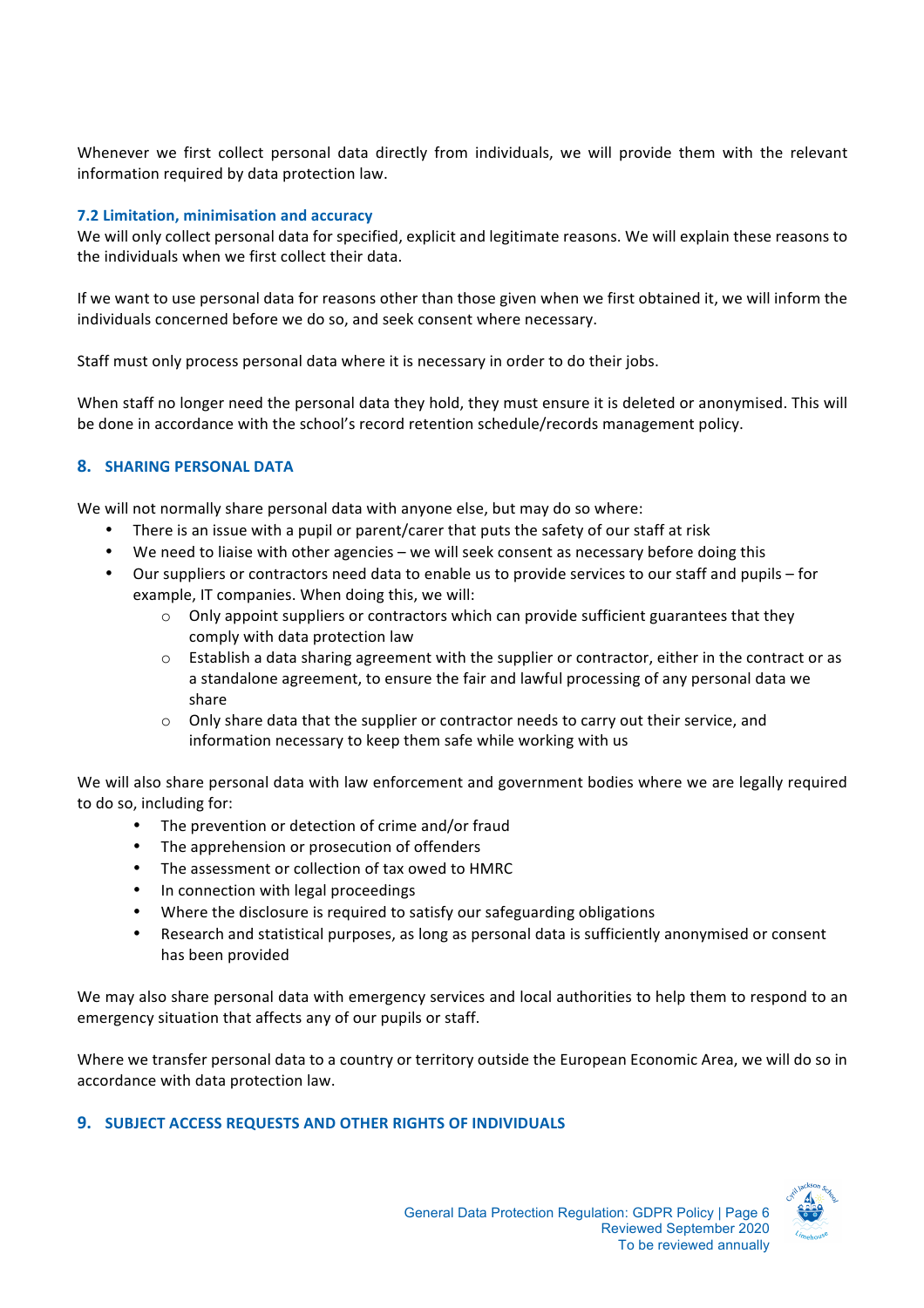### **9.1 Subject access requests**

Individuals have a right to make a 'subject access request' to gain access to personal information that the school holds about them. This includes:

- Confirmation that their personal data is being processed
- Access to a copy of the data
- The purposes of the data processing
- The categories of personal data concerned
- Who the data has been, or will be, shared with
- How long the data will be stored for, or if this isn't possible, the criteria used to determine this period
- The source of the data, if not the individual
- Whether any automated decision-making is being applied to their data, and what the significance and consequences of this might be for the individual

Subject access requests must be submitted in writing, either by letter, email or fax to the DPO. They should include:

- Name of individual
- Correspondence address
- Contact number and email address
- Details of the information requested

If staff receive a subject access request they must immediately forward it to the DPO.

### **9.2 Children and subject access requests**

Personal data about a child belongs to that child, and not the child's parents or carers. For a parent or carer to make a subject access request with respect to their child, the child must either be unable to understand their rights and the implications of a subject access request, or have given their consent.

Children below the age of 12 are generally not regarded to be mature enough to understand their rights and the implications of a subject access request. Therefore, most subject access requests from parents or carers of pupils at our school may be granted without the express permission of the pupil. This is not a rule and a pupil's ability to understand their rights will always be judged on a case-by-case basis.

### **9.3 Responding to subject access requests**

When responding to requests, we:

- May ask the individual to provide 2 forms of identification
- May contact the individual via phone to confirm the request was made
- Will respond without delay and within 1 month of receipt of the request
- Will provide the information free of charge
- May tell the individual we will comply within 3 months of receipt of the request, where a request is complex or numerous. We will inform the individual of this within 1 month, and explain why the extension is necessary

We will not disclose information if it:

- Might cause serious harm to the physical or mental health of the pupil or another individual
- Would reveal that the child is at risk of abuse, where the disclosure of that information would not be in the child's best interests

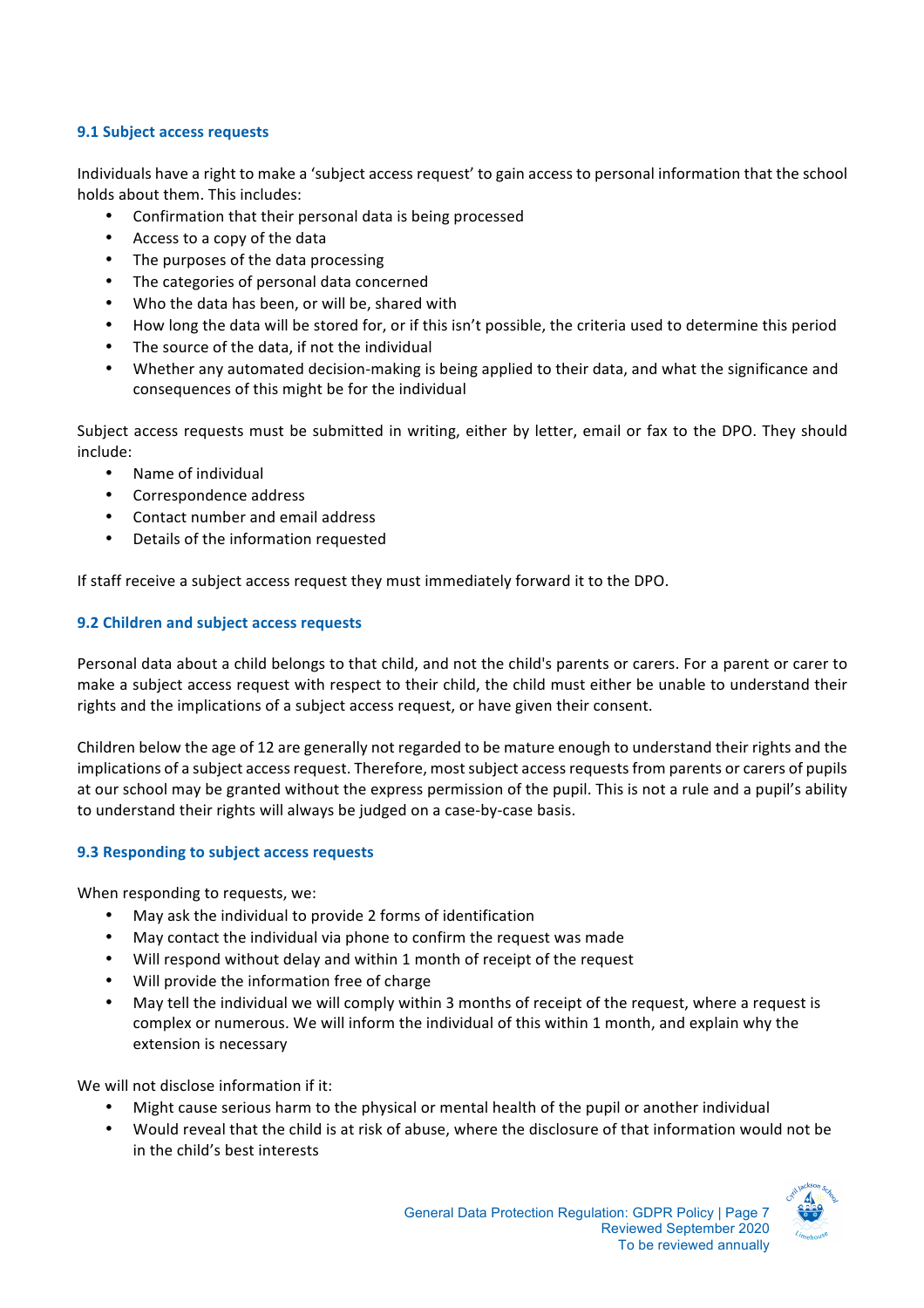- Is contained in adoption or parental order records
- Is given to a court in proceedings concerning the child

If the request is unfounded or excessive, we may refuse to act on it, or charge a reasonable fee which takes into account administrative costs.

A request will be deemed to be unfounded or excessive if it is repetitive or asks for further copies of the same information. 

When we refuse a request, we will tell the individual why, and tell them they have the right to complain to the ICO.

### **9.4 Other data protection rights of the individual**

In addition to the right to make a subject access request (see above), and to receive information when we are collecting their data about how we use and process it (see section 7), individuals also have the right to:

- Withdraw their consent to processing at any time
- Ask us to rectify, erase or restrict processing of their personal data, or object to the processing of it (in certain circumstances)
- Prevent use of their personal data for direct marketing
- Challenge processing which has been justified on the basis of public interest
- Request a copy of agreements under which their personal data is transferred outside of the European Economic Area
- Object to decisions based solely on automated decision making or profiling (decisions taken with no human involvement, that might negatively affect them)
- Prevent processing that is likely to cause damage or distress
- Be notified of a data breach in certain circumstances
- Make a complaint to the ICO
- Ask for their personal data to be transferred to a third party in a structured, commonly used and machine-readable format (in certain circumstances)

Individuals should submit any request to exercise these rights to the DPO. If staff receive such a request, they must immediately forward it to the DPO.

### **10. PARENTAL REQUESTS TO SEE THE EDUCATIONAL RECORD**

Parents, or those with parental responsibility, have a legal right to free access to their child's educational record (which includes most information about a pupil) within 15 school days of receipt of a written request.

# **11. CCTV**

We use CCTV in various locations around the school site to ensure it remains safe. We will adhere to the ICO's code of practice for the use of CCTV.

We do not need to ask individuals' permission to use CCTV, but we make it clear where individuals are being recorded. Security cameras are clearly visible and accompanied by prominent signs explaining that CCTV is in use.

Any enquiries about the CCTV system should be directed to Louise Manthorpe, Data Protection Officer.

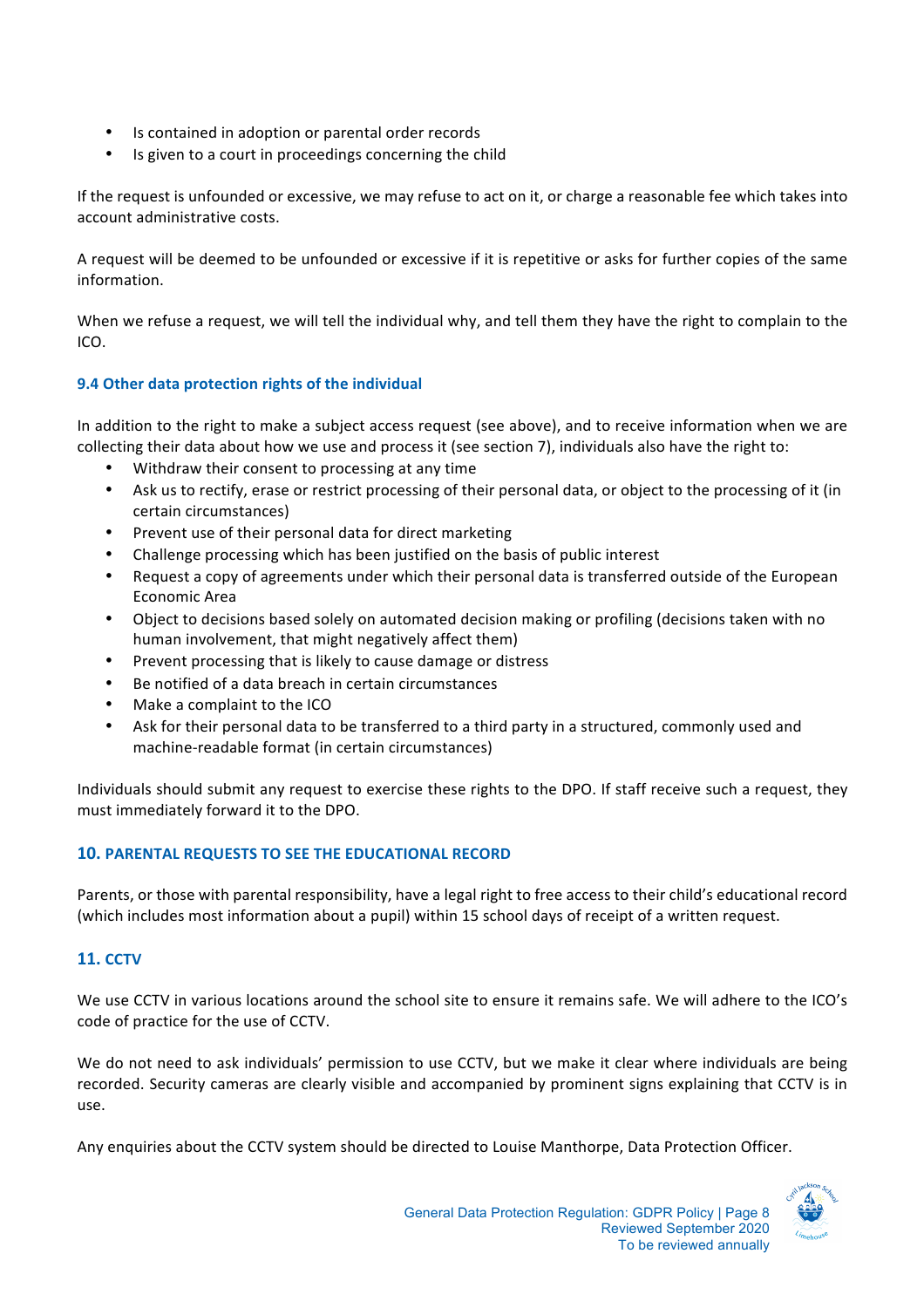# **12. PHOTOGRAPHS AND VIDEOS**

As part of our school activities, we may take photographs and record images of individuals within our school.

We will obtain written consent from parents/carers for photographs and videos to be taken of their child for communication, marketing and promotional materials. We will clearly explain how the photograph and/or video will be used to both the parent/carer and pupil.

Uses may include:

- Within school on notice boards and in school magazines, brochures, newsletters, etc.
- Outside of school by external agencies such as the school photographer, newspapers, campaigns
- Online on our school website or social media pages

Consent can be refused or withdrawn at any time. If consent is withdrawn, we will delete the photograph or video and not distribute it further.

When using photographs and videos in this way we will not accompany them with any other personal information about the child, to ensure they cannot be identified.

See our Child Protection Policy for more information on our use of photographs and videos.

# **13. DATA PROTECTION BY DESIGN AND DEFAULT**

We will put measures in place to show that we have integrated data protection into all of our data processing activities, including:

- Appointing a suitably qualified DPO, and ensuring they have the necessary resources to fulfil their duties and maintain their expert knowledge
- Only processing personal data that is necessary for each specific purpose of processing, and always in line with the data protection principles set out in relevant data protection law (see section 6)
- Completing privacy impact assessments where the school's processing of personal data presents a high risk to rights and freedoms of individuals, and when introducing new technologies (the DPO will advise on this process)
- Integrating data protection into internal documents including this policy, any related policies and privacy notices
- Regularly training members of staff on data protection law, this policy, any related policies and any other data protection matters; we will also keep a record of attendance
- Regularly conducting reviews and audits to test our privacy measures and make sure we are compliant
- Maintaining records of our processing activities, including:
	- $\circ$  For the benefit of data subjects, making available the name and contact details of our school and DPO and all information we are required to share about how we use and process their personal data (via our privacy notices)
	- $\circ$  For all personal data that we hold, maintaining an internal record of the type of data, data subject, how and why we are using the data, any third-party recipients, how and why we are storing the data, retention periods and how we are keeping the data secure

# **14. DATA SECURITY AND STORAGE OF RECORDS**

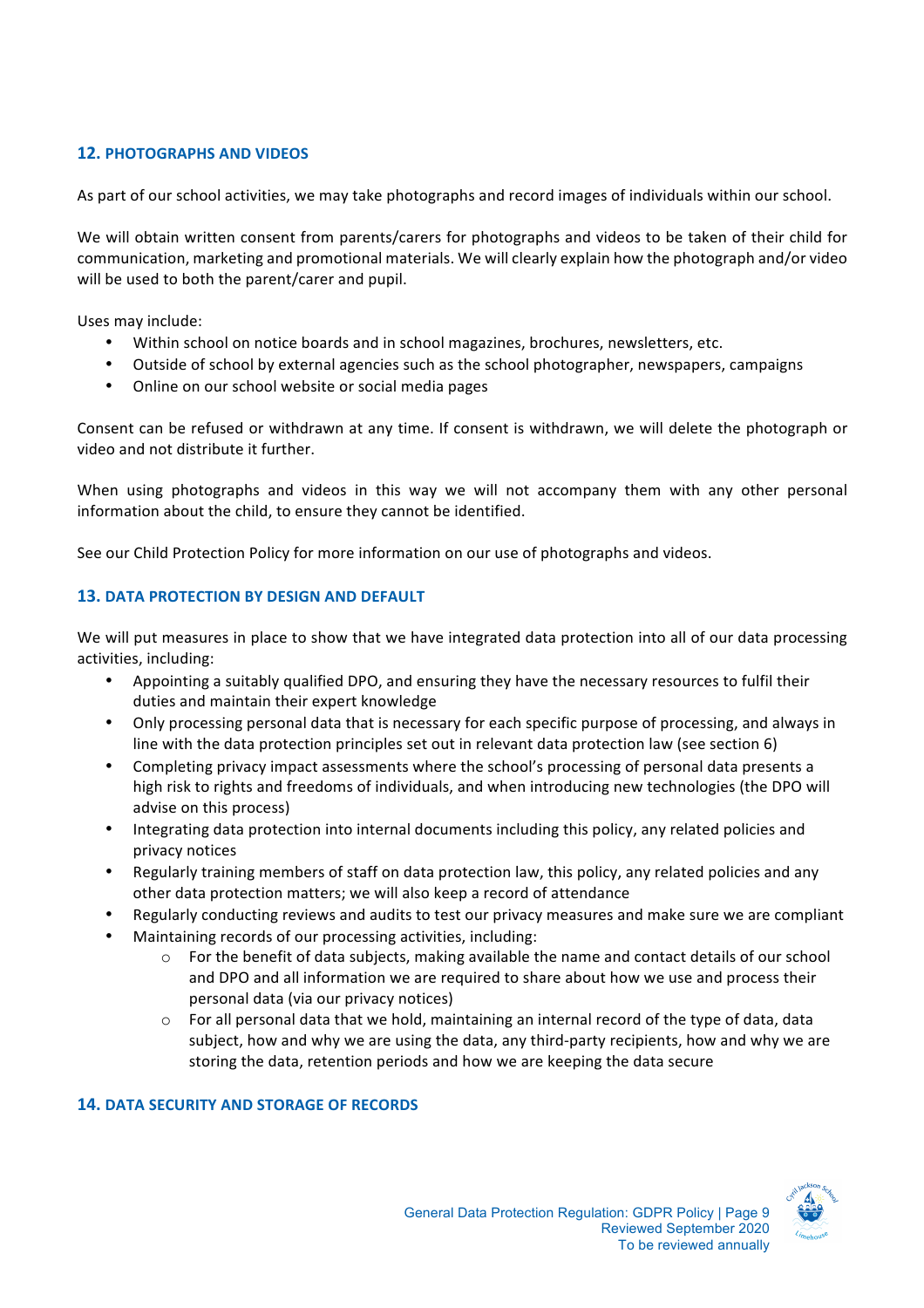We will protect personal data and keep it safe from unauthorised or unlawful access, alteration, processing or disclosure, and against accidental or unlawful loss, destruction or damage. In particular:

- Paper-based records and portable electronic devices, such as laptops and hard drives that contain personal data are kept under lock and key when not in use
- Papers containing confidential personal data must not be left on office and classroom desks, on staffroom tables, pinned to notice/display boards, or left anywhere else where there is general access
- Where personal information needs to be taken off site, staff must sign it in and out from the school office
- Passwords that are at least 8 characters long containing letters and numbers are used to access school computers, laptops and other electronic devices. Staff and pupils are reminded to change their passwords at regular intervals
- Encryption software is used to protect all portable devices and removable media, such as laptops and USB devices
- Staff, pupils or governors who store personal information on their personal devices are expected to follow the same security procedures as for school-owned equipment (see our online safety policy, acceptable use agreement, acceptable use policy)
- Where we need to share personal data with a third party, we carry out due diligence and take reasonable steps to ensure it is stored securely and adequately protected (see section 8)

### **15. DISPOSAL OF RECORDS**

Personal data that is no longer needed will be disposed of securely. Personal data that has become inaccurate or out of date will also be disposed of securely, where we cannot or do not need to rectify or update it.

For example, we will shred or incinerate paper-based records, and overwrite or delete electronic files. We may also use a third party to safely dispose of records on the school's behalf. If we do so, we will require the third party to provide sufficient guarantees that it complies with data protection law.

#### **16. PERSONAL DATA BREACHES**

The school will make all reasonable endeavours to ensure that there are no personal data breaches. In the unlikely event of a suspected data breach, we will follow the procedure set out in appendix 1.

When appropriate, we will report the data breach to the ICO within 72 hours. Such breaches in a school context may include, but are not limited to:

- A non-anonymised dataset being published on the school website which shows the exam results of pupils eligible for the pupil premium
- Safeguarding information being made available to an unauthorised person
- The theft of a school laptop containing non-encrypted personal data about pupils

### **17. TRAINING**

All staff and governors are provided with data protection training as part of their induction process. Data protection will also form part of continuing professional development, where changes to legislation, guidance or the school's processes make it necessary.

#### **18. MONITORING ARRANGEMENTS**

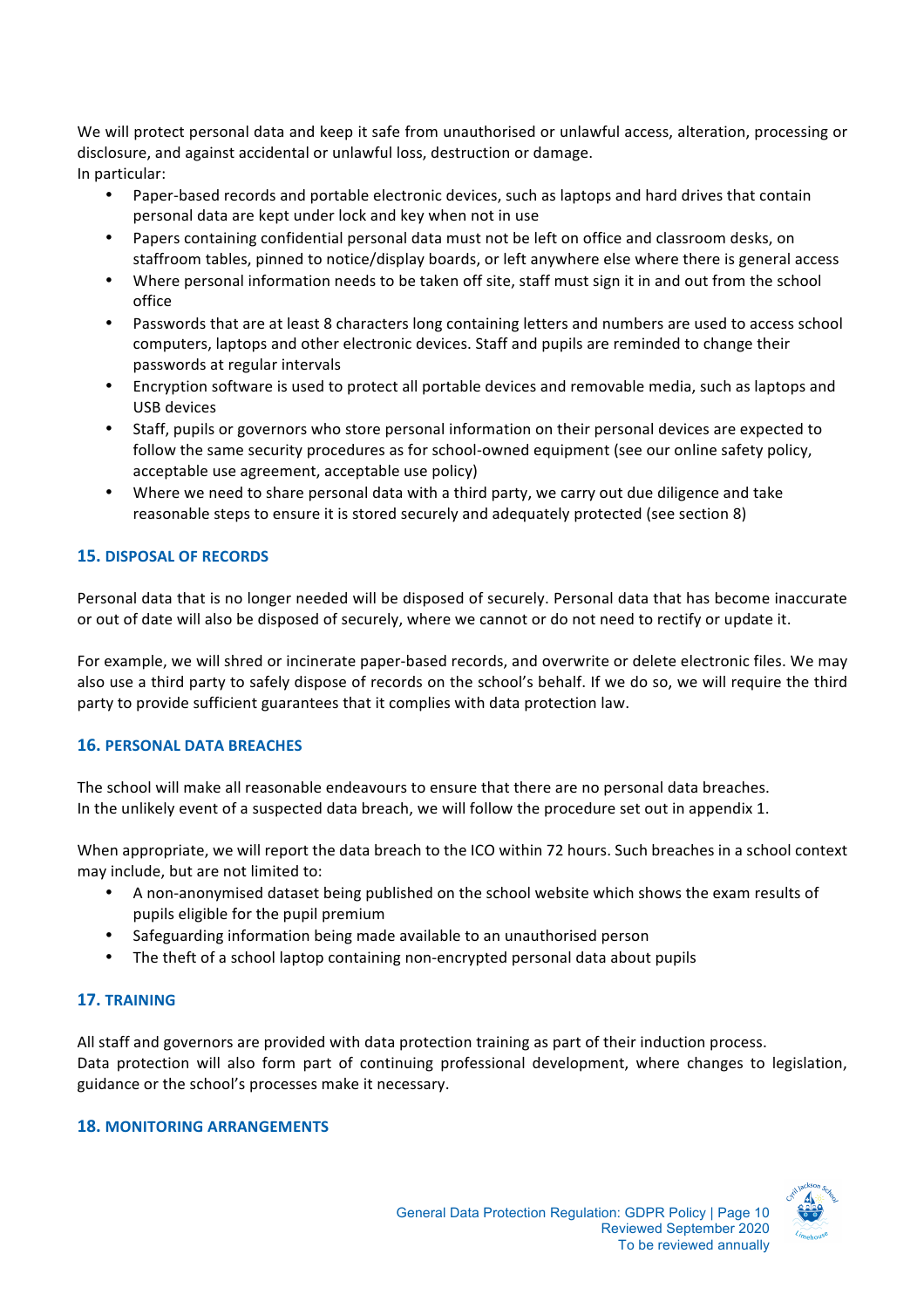The DPO and Headteacher are responsible for monitoring and reviewing this policy.

This policy will be reviewed and updated if necessary when the Data Protection Bill receives royal assent and becomes law (as the Data Protection Act 2018) – if any changes are made to the bill that affect our school's practice. Otherwise, or from then on, this policy will be reviewed **every 2 years** and shared with the full governing board.

While the GDPR and Data Protection Act 2018 (when in place) are still new and being implemented the school will review the GDPR policy annually, and then extend this to every 2 years.

#### **19. LINKS WITH OTHER POLICIES**

This data protection policy is linked to our:

• Freedom of information publication scheme

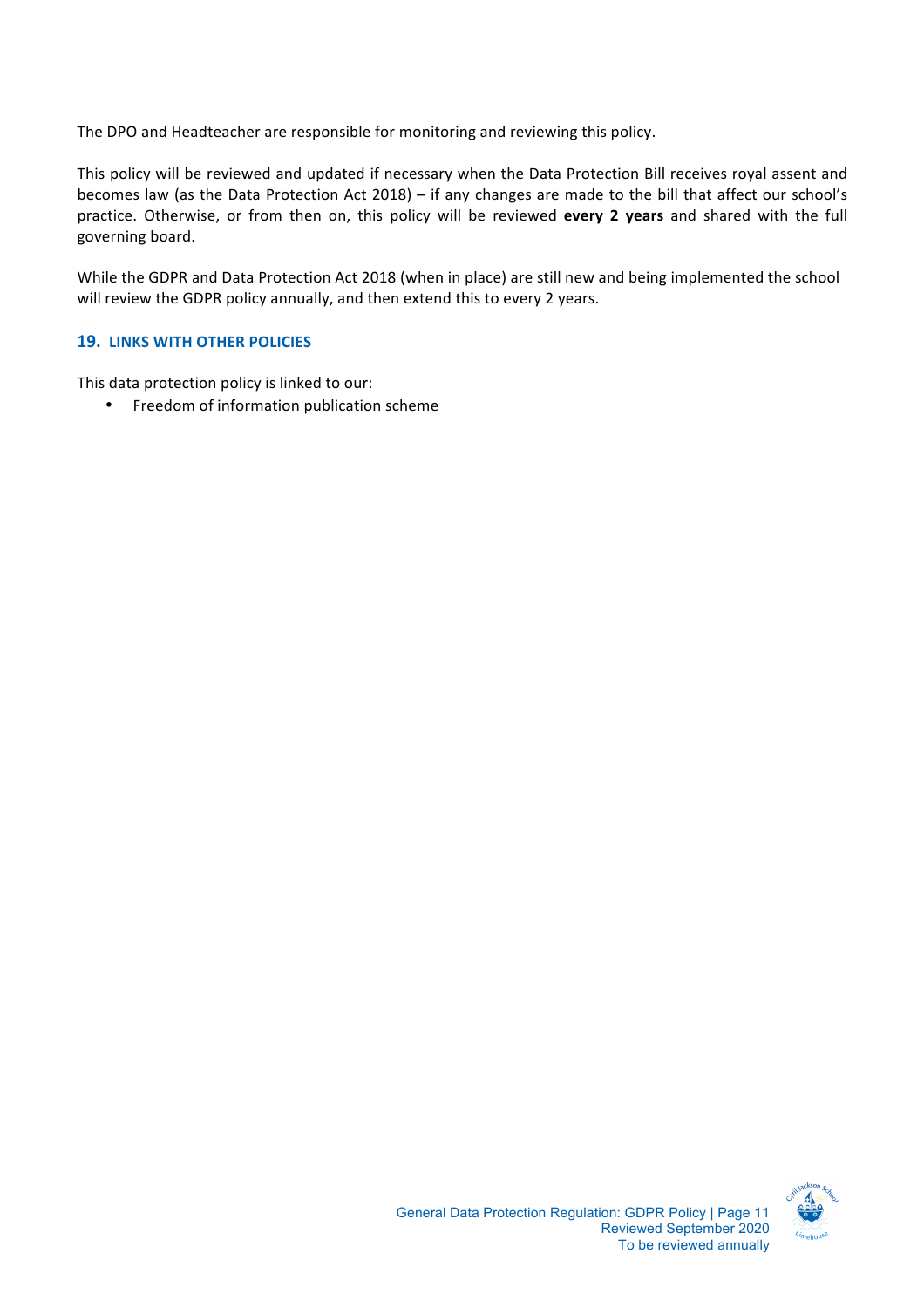## **20. APPENDIX 1: PERSONAL DATA BREACH PROCEDURE**

This procedure is based on guidance on personal data breaches produced by the ICO.

- On finding or causing a breach, or potential breach, the staff member or data processor must immediately notify the DPO
- The DPO will investigate the report, and determine whether a breach has occurred. To decide, the DPO will consider whether personal data has been accidentally or unlawfully:
	- o Lost
	- o Stolen
	- o Destroyed
	- o Altered
	- $\circ$  Disclosed or made available where it should not have been
	- $\circ$  Made available to unauthorised people
- The DPO will alert the headteacher and the chair of governors
- The DPO will make all reasonable efforts to contain and minimise the impact of the breach, assisted by relevant staff members or data processors where necessary. (Actions relevant to specific data types are set out at the end of this procedure)
- The DPO will assess the potential consequences, based on how serious they are, and how likely they are to happen
- The DPO will work out whether the breach must be reported to the ICO. This must be judged on a case-by-case basis. To decide, the DPO will consider whether the breach is likely to negatively affect people's rights and freedoms, and cause them any physical, material or non-material damage (e.g. emotional distress), including through:
	- $\circ$  Loss of control over their data
	- o Discrimination
	- $\circ$  Identify theft or fraud
	- $\circ$  Financial loss
	- $\circ$  Unauthorised reversal of pseudonymisation (for example, key-coding)
	- o Damage to reputation
	- $\circ$  Loss of confidentiality
	- $\circ$  Any other significant economic or social disadvantage to the individual(s) concerned
	- If it's likely that there will be a risk to people's rights and freedoms, the DPO must notify the ICO.
- The DPO will document the decision (either way), in case it is challenged at a later date by the ICO or an individual affected by the breach. Documented decisions are stored in the schools' secure server.
- Where the ICO must be notified, the DPO will do this via the 'report a breach' page of the ICO website within 72 hours. As required, the DPO will set out:
	- $\circ$  A description of the nature of the personal data breach including, where possible:
		- The categories and approximate number of individuals concerned
		- The categories and approximate number of personal data records concerned
	- $\circ$  The name and contact details of the DPO
	- $\circ$  A description of the likely consequences of the personal data breach
	- $\circ$  A description of the measures that have been, or will be taken, to deal with the breach and mitigate any possible adverse effects on the individual(s) concerned
- If all the above details are not yet known, the DPO will report as much as they can within 72 hours. The report will explain that there is a delay, the reasons why, and when the DPO expects to have further information. The DPO will submit the remaining information as soon as possible
- The DPO will also assess the risk to individuals, again based on the severity and likelihood of potential or actual impact. If the risk is high, the DPO will promptly inform, in writing, all individuals whose personal data has been breached. This notification will set out: